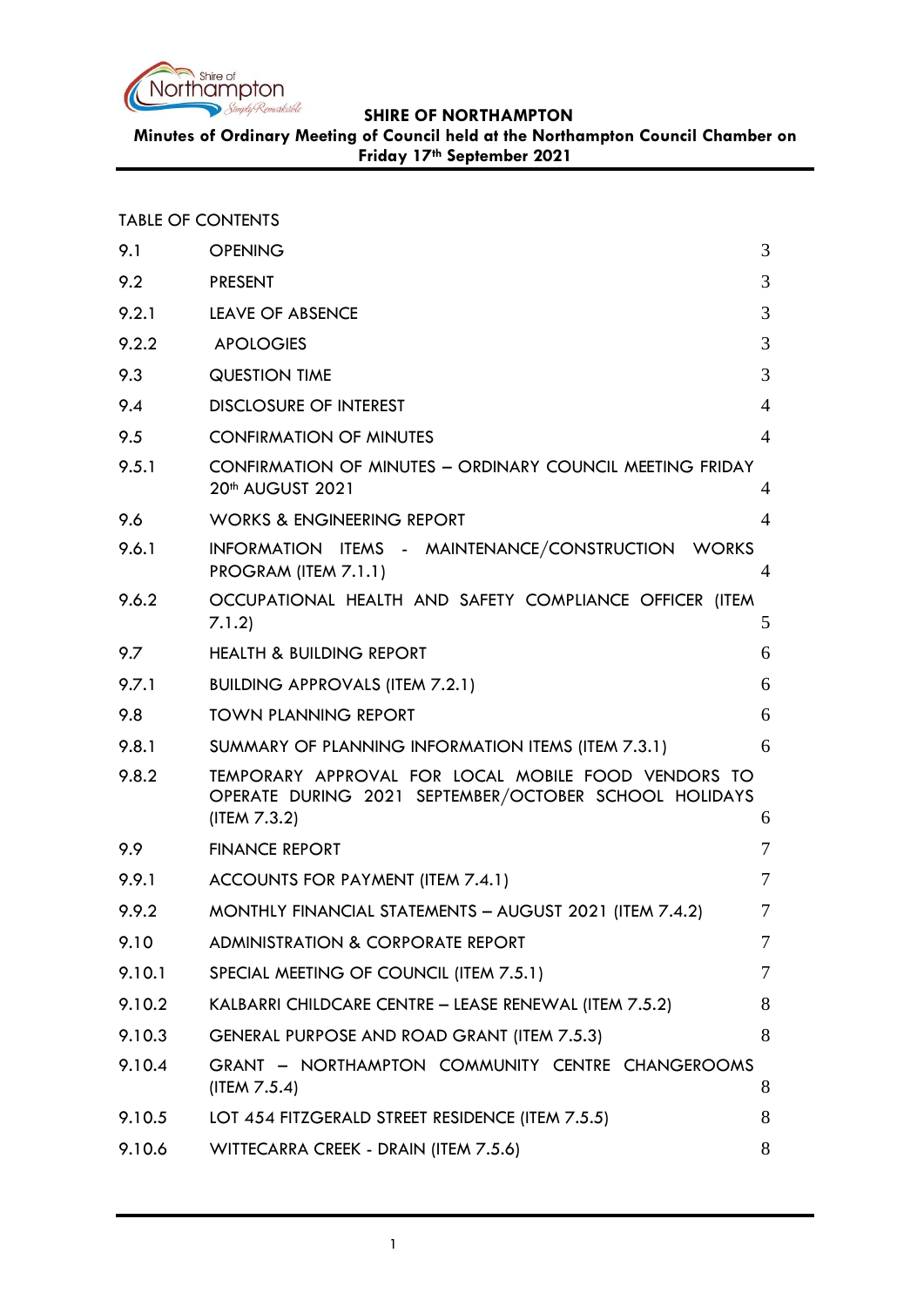

| Minutes of Ordinary Meeting of Council held at the Northampton Council Chamber on<br>Friday 17th September 2021 |                                                                                           |    |  |  |  |
|-----------------------------------------------------------------------------------------------------------------|-------------------------------------------------------------------------------------------|----|--|--|--|
| 9.10.7                                                                                                          | REPLACEMENT OF BUILDING - HALF WAY COTTAGE - LEASE 16 (ITEM<br>7.5.7                      | 9  |  |  |  |
| 9.10.8                                                                                                          | KALBARRI COMMUNITY CAMP DINING & GAMES HALL (ITEM 7.5.8)                                  | 9  |  |  |  |
| 9.10.9                                                                                                          | NORTHAMPTON AGRICULTURAL SOCIETY EXHIBITION HALL (ITEM 7.5.9) 9                           |    |  |  |  |
| 9.10.10                                                                                                         | CYCLONE SEROJA - COUNCIL PROPERTY & INFRASTRUCTURE DAMAGE<br>(ITER 7.5.10)                | 10 |  |  |  |
| 9.10.11                                                                                                         | WORKS STAFF COLLECTIVE EMPLOYMENT AGREEMENT (ITEM 7.5.11)                                 | 10 |  |  |  |
| 9.10.12                                                                                                         | UPDATE OF COUNCIL POLICY 2.11 - FINANCIAL HARDSHIP POLICY &<br>PROCEDURES - RATES DEBTORS | 11 |  |  |  |
| 9.11                                                                                                            | PRESIDENT'S REPORT                                                                        | 11 |  |  |  |
| 9.12                                                                                                            | <b>VICE PRESIDENT'S REPORT</b>                                                            | 11 |  |  |  |
| 9.13                                                                                                            | <b>COUNCILLORS' REPORTS</b>                                                               | 11 |  |  |  |
| 9.14.1                                                                                                          | <b>CR SUDLOW</b>                                                                          | 11 |  |  |  |
| 9.14.2                                                                                                          | <b>CR PIKE</b>                                                                            | 12 |  |  |  |
| 9.14.3                                                                                                          | <b>CR SMITH</b>                                                                           | 12 |  |  |  |
| 9.14                                                                                                            | <b>NEW ITEMS OF BUSINESS</b>                                                              | 12 |  |  |  |
| 9.15                                                                                                            | NEXT MEETING OF COUNCIL                                                                   | 13 |  |  |  |
| 9.16                                                                                                            | <b>CLOSURE</b>                                                                            | 14 |  |  |  |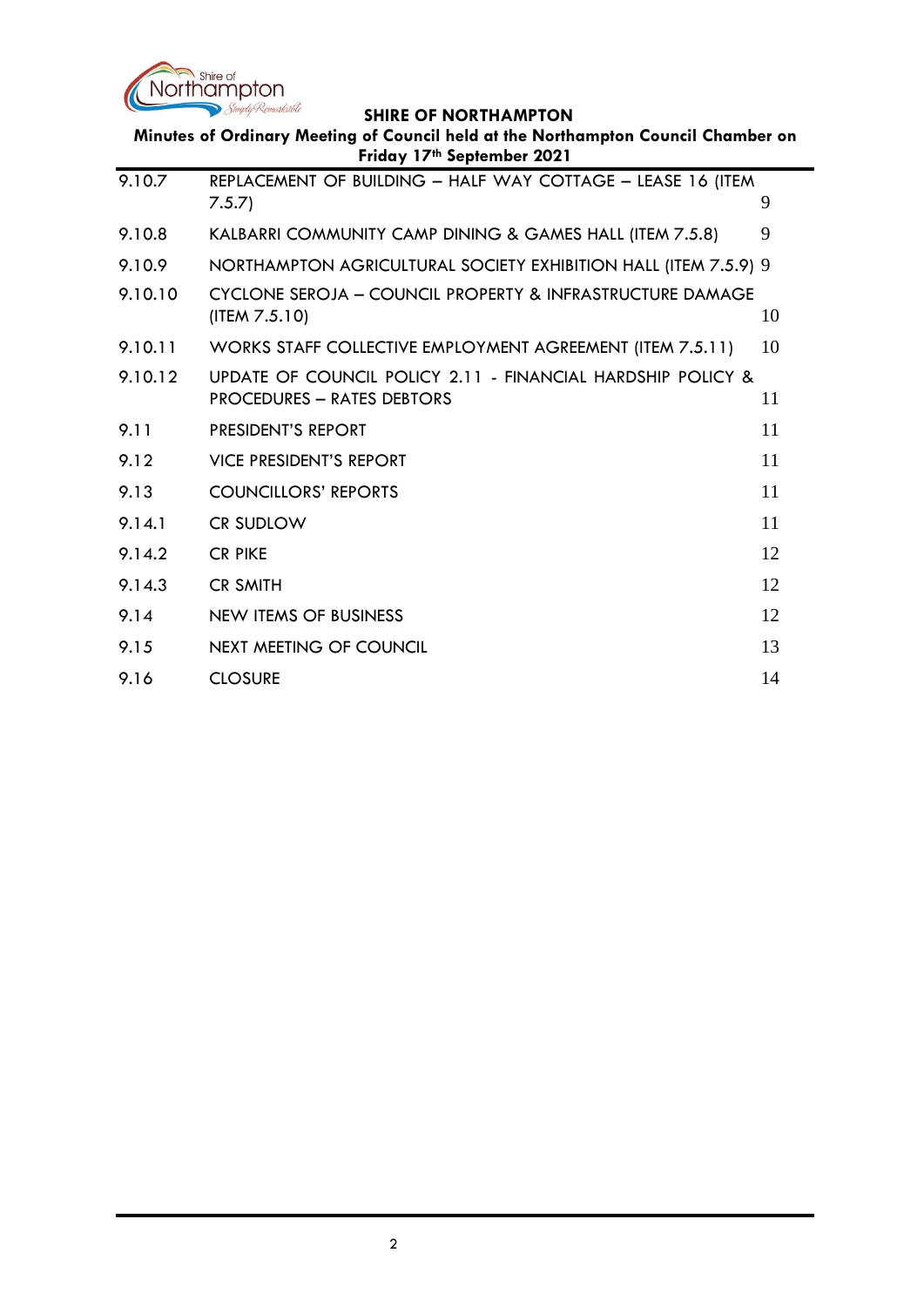

**Minutes of Ordinary Meeting of Council held at the Northampton Council Chamber on Friday 17th September 2021**

# <span id="page-2-0"></span>**9.1 OPENING**

The President thanked all Councillors and staff present for their attendance and declared the meeting open at 1.15pm.

# <span id="page-2-1"></span>**9.2 PRESENT**

| Cr C Simkin        | President                               | Northampton Ward |
|--------------------|-----------------------------------------|------------------|
| Cr S Krakouer      |                                         | Kalbarri Ward    |
| Cr P Stewart       |                                         | Kalbarri Ward    |
| Cr S Smith         |                                         | Kalbarri Ward    |
| Cr S Stock-Standen |                                         | Northampton Ward |
| Cr D Pike          |                                         | Kalbarri Ward    |
| Cr R Suckling      |                                         | Northampton Ward |
| Cr L Sudlow        |                                         | Northampton Ward |
| Mr Garry Keeffe    | <b>Chief Executive Officer</b>          |                  |
| Mr Grant Middleton | Deputy Chief Executive Officer          |                  |
| Mr Neil Broadhurst | Manager of Works and Technical Services |                  |
| Mrs Michelle Allen | <b>Planning Officer</b>                 |                  |

# <span id="page-2-2"></span>9.2.1 LEAVE OF ABSENCE

Nil

# <span id="page-2-3"></span>9.2.2 APOLOGIES

Cr T Hay Northampton Ward

#### <span id="page-2-4"></span>**9.3 QUESTION TIME**

Nil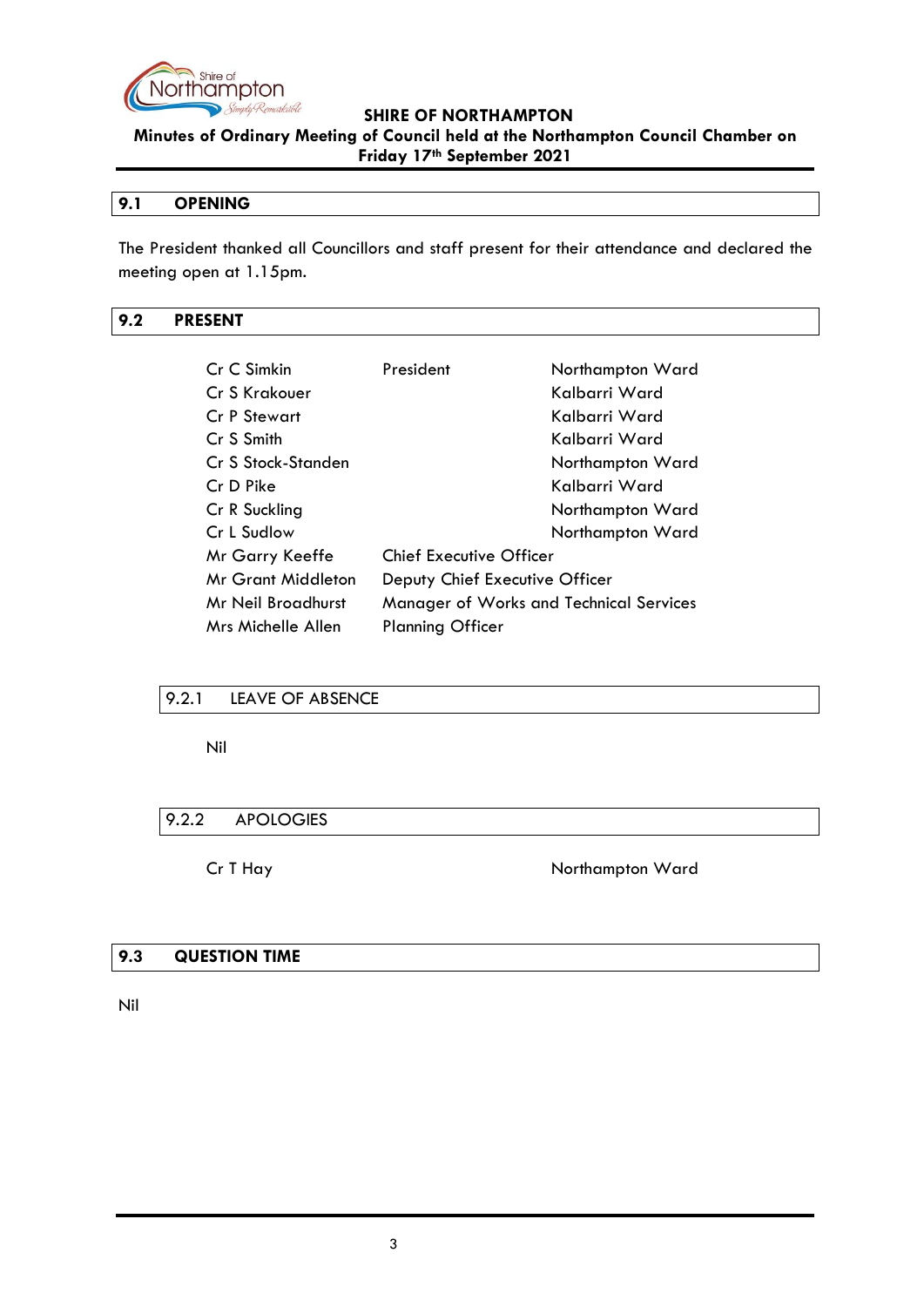

# **SHIRE OF NORTHAMPTON Minutes of Ordinary Meeting of Council held at the Northampton Council Chamber on**

**Friday 17th September 2021**

#### <span id="page-3-0"></span>**9.4 DISCLOSURE OF INTEREST**

Cr S Krakouer declared a financial interest in Item 7.3.2 Temporary Approval for Local Mobile Food Vendors as Cr Krakouer has a financial interest in a similar business and may incur a gain or loss from the decision of Council.

Cr L Sudlow declared an impartiality interest in Item 7.5.9 Northampton Agricultural Society Exhibition Hall as Cr Sudlow is a financial member of the Northampton District Agricultural Society.

Cr R Suckling declared an impartiality interest in Item 7.5.9 Northampton Agricultural Society Exhibition Hall as Cr Suckling is a financial member of the Northampton District Agricultural Society.

# <span id="page-3-2"></span><span id="page-3-1"></span>**9.5 CONFIRMATION OF MINUTES**

9.5.1 CONFIRMATION OF MINUTES – ORDINARY COUNCIL MEETING FRIDAY 20<sup>th</sup> AUGUST 2021

Moved Cr SUCKLING seconded Cr SUDLOW

That the minutes of the Ordinary Meeting of Council held on the 20<sup>th</sup> August 2021 be confirmed as a true and correct record.

CARRIED 8/0

# <span id="page-3-4"></span><span id="page-3-3"></span>**9.6 WORKS & ENGINEERING REPORT**

9.6.1 INFORMATION ITEMS - MAINTENANCE/CONSTRUCTION WORKS PROGRAM (ITEM 7.1.1)

**Noted**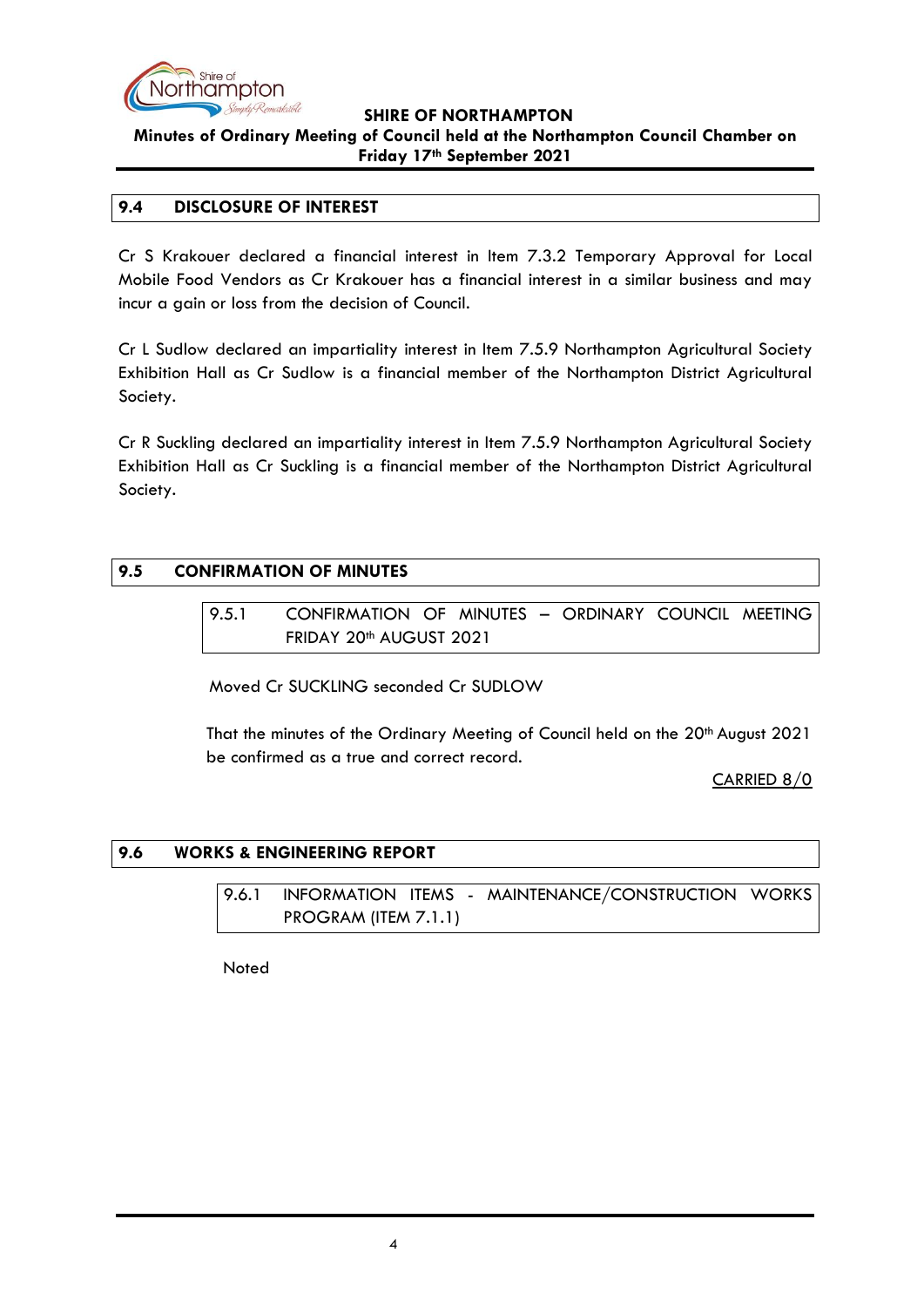

# <span id="page-4-0"></span>**Minutes of Ordinary Meeting of Council held at the Northampton Council Chamber on Friday 17th September 2021**

9.6.2 OCCUPATIONAL HEALTH AND SAFETY COMPLIANCE OFFICER (ITEM 7.1.2)

Moved Cr STOCK-STANDEN seconded Cr STEWART

That Council:

- 1. Endorse the introduction of a shared Occupational Safety & Health Compliance Officer with the Shire of Chapman Valley as part of the Shire of Northampton's organisational structure.
- 2. Approve an allocation of \$50,000 for costs associated with employing shared Occupational Safety & Health Compliance Officer with the Shire of Chapman Valley and (if necessary) to obtain external consultancy/contract assistance in 2021/2022. If additional funds are required in this financial year then this matter be brought back to Council for consideration of additional budget variation(s) to accommodate the new position.
- 3. Authorise the Chief Executive Officer to work with the Shire of Chapman Valley to:
	- (a) establish a Position Description and Remuneration Package for the Occupational Safety & Health Compliance Officer position; and
	- (b) undertake a recruitment and selection process for the Occupational Safety & Health Compliance Officer position.
- 4. Allocate funds in future Budgets to cover costs for the ongoing employment of an Occupational Safety & Health Compliance Officer.

# CARRIED BY AN ABSOLUTE MAJORITY 8/0

Neil Broadhurst departed the meeting at 1.40pm.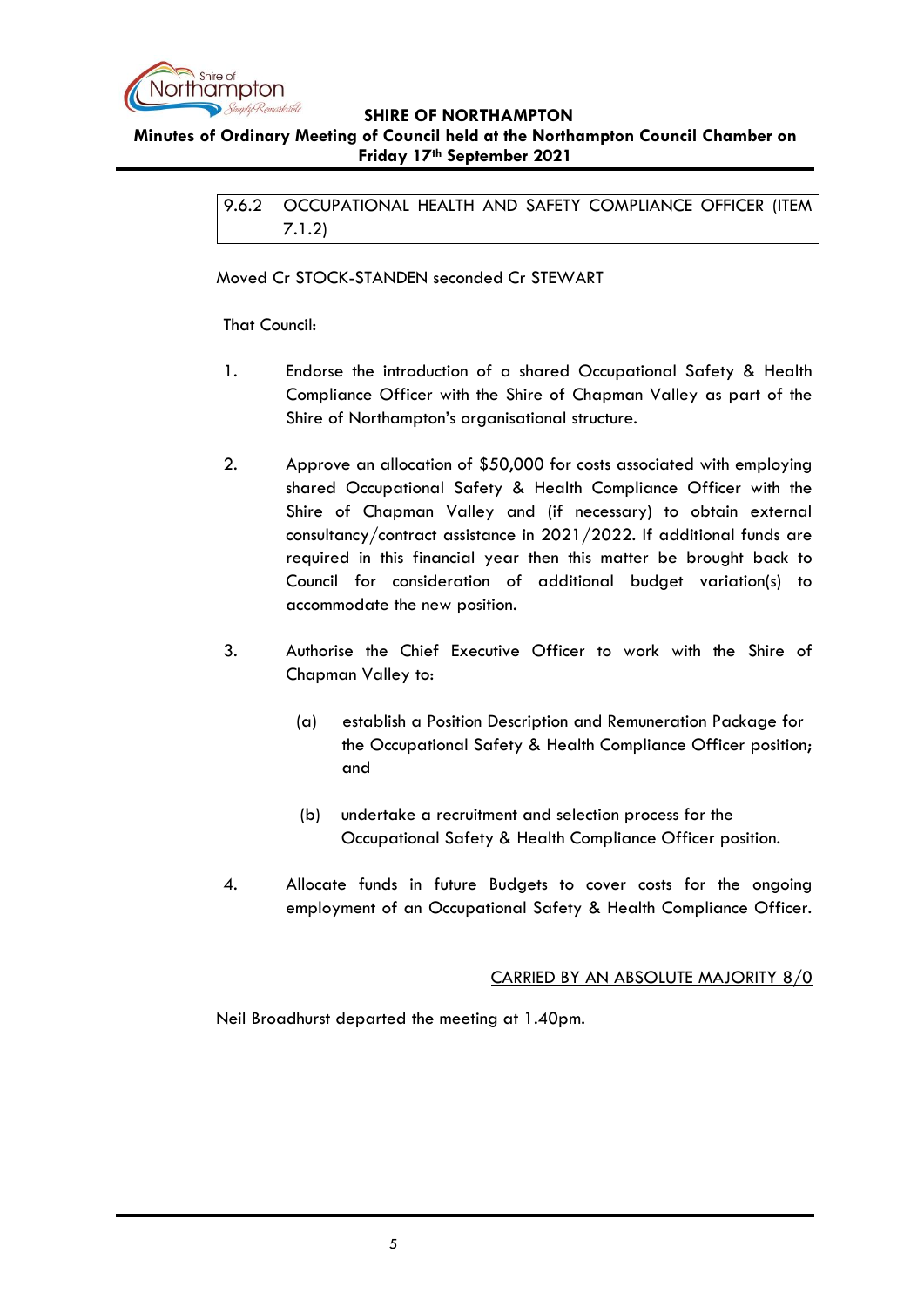

**Minutes of Ordinary Meeting of Council held at the Northampton Council Chamber on Friday 17th September 2021**

#### <span id="page-5-0"></span>**9.7 HEALTH & BUILDING REPORT**

<span id="page-5-1"></span>9.7.1 BUILDING APPROVALS (ITEM 7.2.1)

Noted.

# <span id="page-5-3"></span><span id="page-5-2"></span>**9.8 TOWN PLANNING REPORT**

9.8.1 SUMMARY OF PLANNING INFORMATION ITEMS (ITEM 7.3.1)

Noted.

<span id="page-5-4"></span>Cr S Krakouer declared a financial interest in Item 7.3.2 Temporary Approval for Local Mobile Food Vendors as Cr Krakouer has a financial interest in a similar business and may incur a financial gain or loss from the decision of Council.

9.8.2 TEMPORARY APPROVAL FOR LOCAL MOBILE FOOD VENDORS TO OPERATE DURING 2021 SEPTEMBER/OCTOBER SCHOOL HOLIDAYS (ITEM 7.3.2)

Cr Krakouer departed the meeting at 1.43pm.

Moved Cr SUCKLING, seconded Cr SUDLOW

- 1. Upon receipt of an application, provide temporary approval to Shire of Northampton based licensed food vendors, to operate their mobile food vehicles from Friday 24 September to Sunday 30 January 2022.
- 2. That approved Shire of Northampton based mobile food vendors be permitted to operate from 5.00pm to 9.00pm each day within the carparking area at the intersection of Clotworthy and Grey Streets and at Sally's Tree, adjacent to the boat ramp parking area.
- 3. Following the completion of the approved period for mobile food vendors to operate, after 30 January 2022, advertising is conducted seeking public comment on the activity with review of submissions to be undertaken by Council.

CARRIED 7/0

Cr Krakouer returned to the meeting at 1.58pm.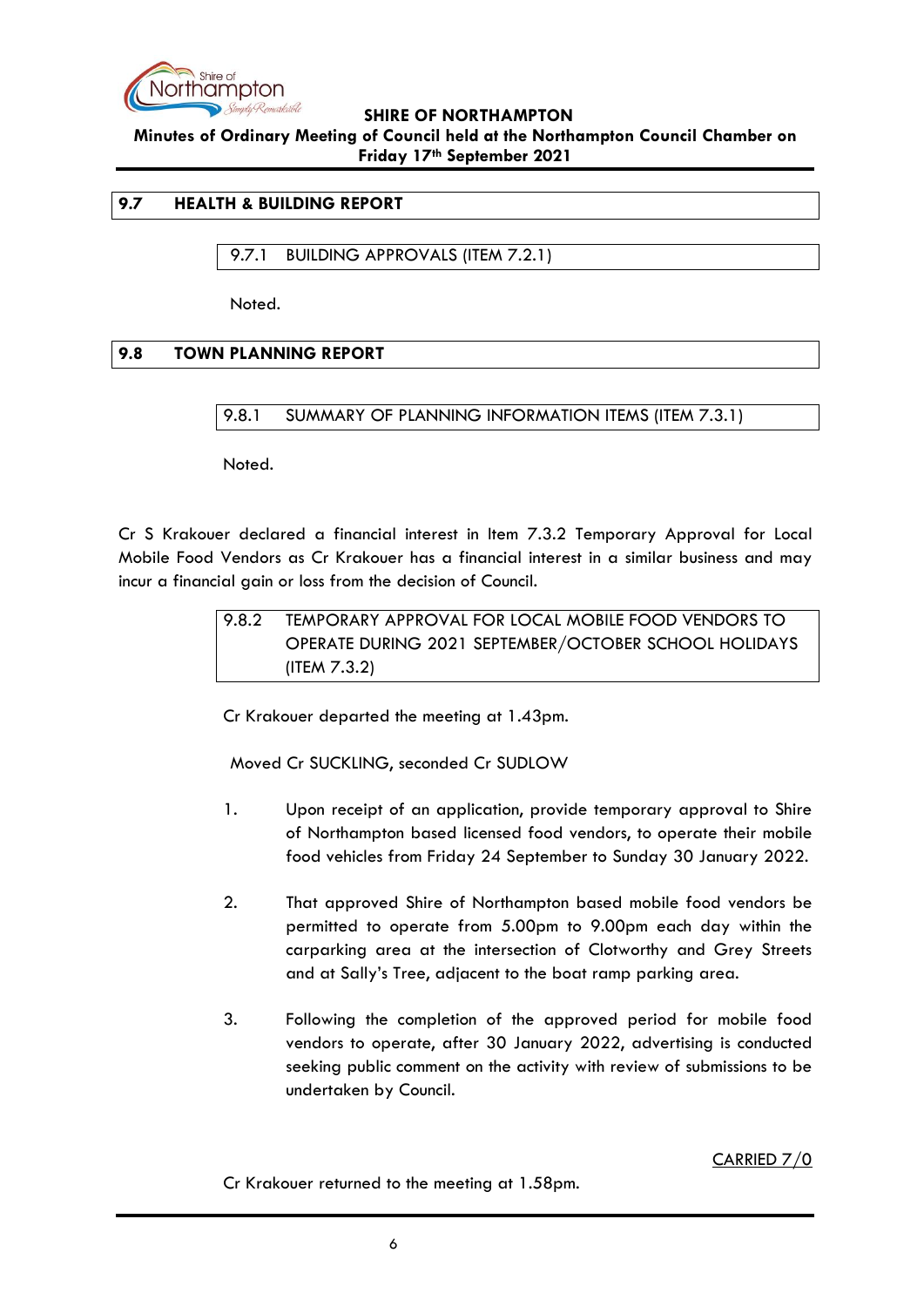

#### **Minutes of Ordinary Meeting of Council held at the Northampton Council Chamber on Friday 17th September 2021**

#### <span id="page-6-1"></span><span id="page-6-0"></span>**9.9 FINANCE REPORT**

#### 9.9.1 ACCOUNTS FOR PAYMENT (ITEM 7.4.1)

Moved Cr SMITH, seconded Cr STOCK-STANDEN

That Municipal Fund Cheques 22107 to 22118 inclusive totalling \$68,693.70, Municipal EFT payments numbered EFT22519 to EFT22627 inclusive totalling \$657,477.49, Trust Fund Cheques 2627 to 2636, totalling \$20,041.28, Direct Debit payments numbered GJ0201 to GJ0206 inclusive totalling \$248,908.34 be passed for payment and the items therein be declared authorised expenditure.

#### CARRIED BY AN ABSOLUTE MAJORITY 8/0

# <span id="page-6-2"></span>9.9.2 MONTHLY FINANCIAL STATEMENTS – AUGUST 2021 (ITEM 7.4.2)

Moved Cr STOCK-STANDEN, seconded Cr KRAKOUER

That Council adopts the Monthly Financial Report for the period ending  $31<sup>st</sup>$ August 2021.

#### CARRIED 8/0

# <span id="page-6-4"></span><span id="page-6-3"></span>**9.10 ADMINISTRATION & CORPORATE REPORT**

#### 9.10.1 SPECIAL MEETING OF COUNCIL (ITEM 7.5.1)

Moved Cr STOCK-STANDEN seconded Cr SUDLOW

That a Special Meeting of Council be held on Monday 18 October 2021 commencing at 9.30am to be held at the Northampton Council Chamber, Hampton Road Northampton, with the order of Business to be:

- 1. Swearing in of Councillors
- 2. Election of President
- 3. Election of Deputy President
- 4. Election of Committees
- 5. Election/Appointment of Delegates

CARRIED 8/0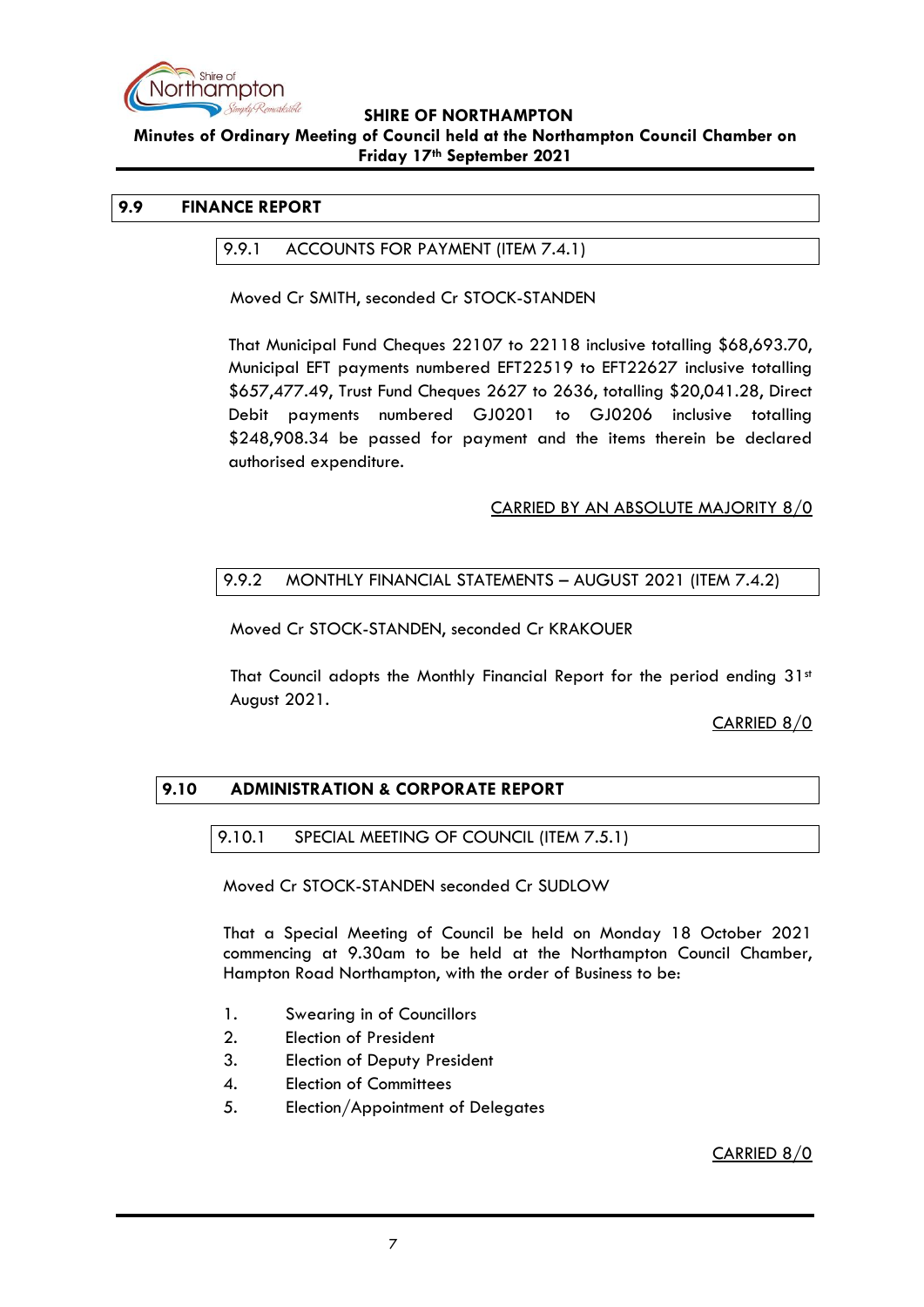

#### <span id="page-7-0"></span>**Minutes of Ordinary Meeting of Council held at the Northampton Council Chamber on Friday 17th September 2021**

9.10.2 KALBARRI CHILDCARE CENTRE – LEASE RENEWAL (ITEM 7.5.2)

Moved Cr SUDLOW, seconded Cr STEWART

That Council renew the lease for Lots 232 and 233 Smith Street, Kalbarri, to the Kalbarri Child Care Centre for a further term of ten years at an annual rent of \$1 per annum.

CARRIED 8/0

# <span id="page-7-1"></span>9.10.3 GENERAL PURPOSE AND ROAD GRANT (ITEM 7.5.3)

Noted

# <span id="page-7-2"></span>9.10.4 GRANT – NORTHAMPTON COMMUNITY CENTRE CHANGEROOMS (ITEM 7.5.4)

**Noted** 

# <span id="page-7-3"></span>9.10.5 LOT 454 FITZGERALD STREET RESIDENCE (ITEM 7.5.5)

Moved Cr SMITH, seconded Cr SUCKLING

That Council approve the replacement of the eaves at Lot 454 Fitzgerald Street at a cost of \$8,153 plus GST and this be declared authorised expenditure.

# CARRIED BY AN ABSOLUTE MAJORITY 8/0

# <span id="page-7-4"></span>9.10.6 WITTECARRA CREEK - DRAIN (ITEM 7.5.6)

Moved Cr SMITH, seconded Cr SUCKLING

That Council, after consideration of advice provided by both the Department of Water and Environmental Regulation and the Department of Biosecurity, Conservation and Attractions, not support the request to open up the sand bar to allow Wittecarra Creek to drain.

CARRIED 8/0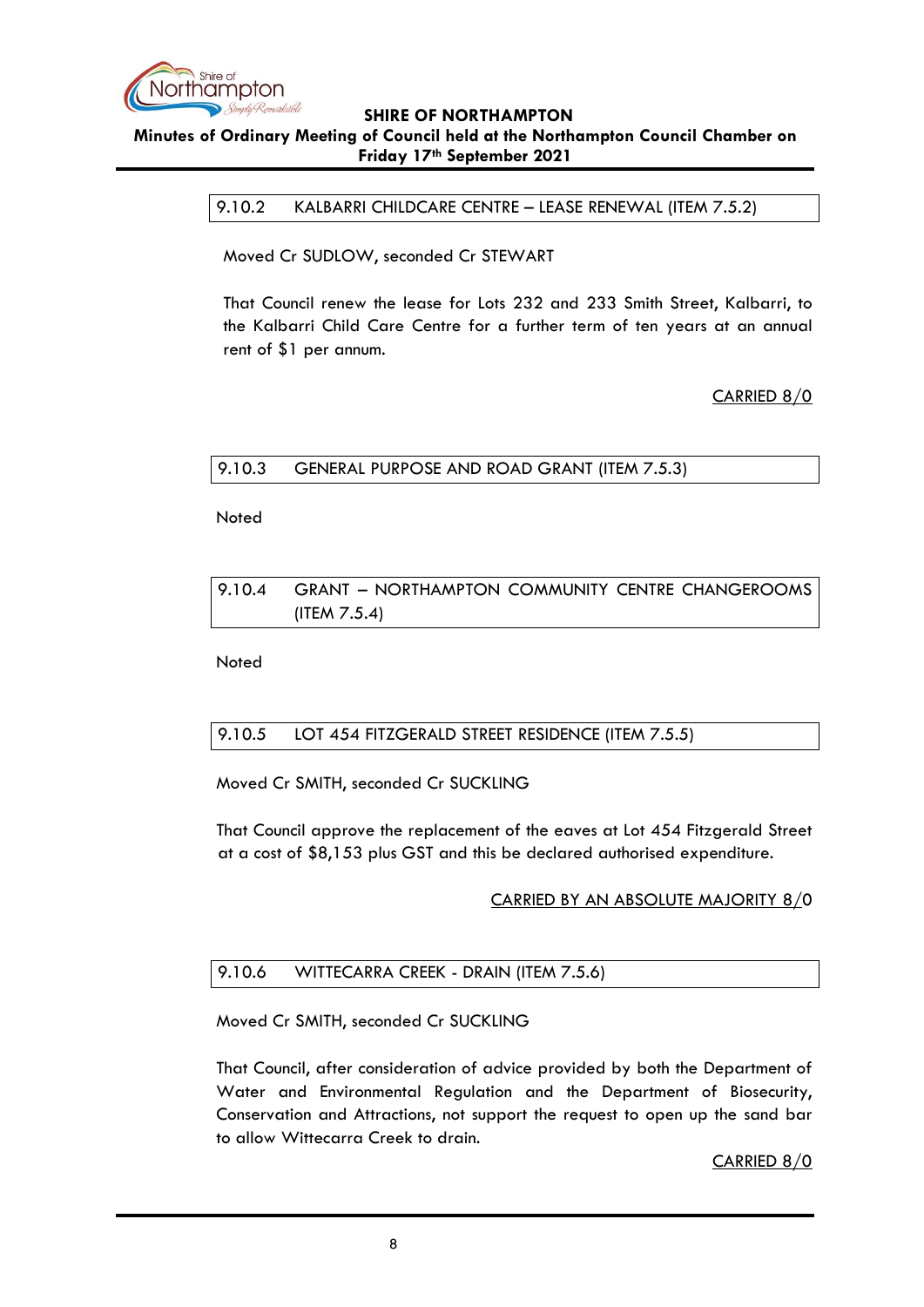

#### <span id="page-8-0"></span>**Minutes of Ordinary Meeting of Council held at the Northampton Council Chamber on Friday 17th September 2021**

9.10.7 REPLACEMENT OF BUILDING – HALF WAY COTTAGE – LEASE 16 (ITEM 7.5.7)

Moved Cr KRAKOUER seconded Cr STEWART

That Council as per Clause 11 of the Lease Agreement for Half Way Bay Cottage lease area 16, approve of the replacement of the existing dwelling as per the plan presented.

# CARRIED 8/0

# <span id="page-8-1"></span>9.10.8 KALBARRI COMMUNITY CAMP DINING & GAMES HALL (ITEM 7.5.8)

Moved Cr SUCKLING, seconded Cr STEWART

That Council accept the revised increase in cost for the construction of the kitchen, dining and games building for the Kalbarri Community Camp as submitted by Ausco Modular and progress with the project.

# CARRIED 8/0

Cr L Sudlow declared an impartiality interest in Item 7.5.9 Northampton Agricultural Society Exhibition Hall as Cr Sudlow is a financial member of the Northampton District Agricultural Society.

<span id="page-8-2"></span>Cr R Suckling declared an impartiality interest in Item 7.5.9 Northampton Agricultural Society Exhibition Hall as Cr Suckling is a financial member of the Northampton District Agricultural Society.

> 9.10.9 NORTHAMPTON AGRICULTURAL SOCIETY EXHIBITION HALL (ITEM 7.5.9)

Moved Cr STEWART, seconded Cr STOCK-STANDEN

That Council advise the Northampton District Agricultural Society that the Exhibition Hall will not be replaced as it is deemed an uneconomical use of funds to replace a building that is used one day a year and that options will be explored to improve access to the indoor stadium of the Northampton Community Centre from the oval level.

# CARRIED 7/1

Cr Sudlow wished for her name to be recorded as voting against the motion.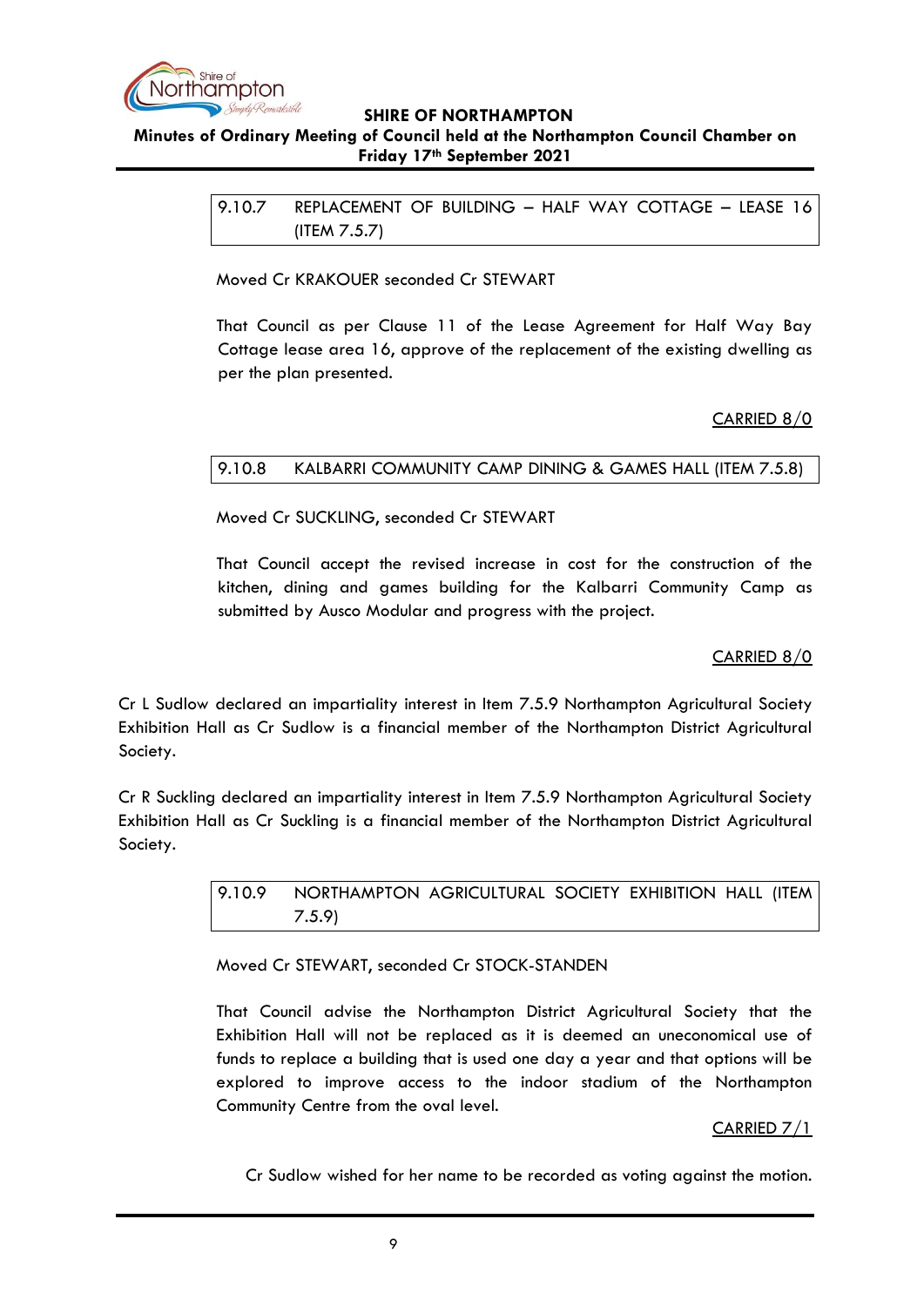

#### <span id="page-9-0"></span>**Minutes of Ordinary Meeting of Council held at the Northampton Council Chamber on Friday 17th September 2021**

9.10.10 CYCLONE SEROJA – COUNCIL PROPERTY & INFRASTRUCTURE DAMAGE (ITEM 7.5.10)

Noted

<span id="page-9-1"></span>9.10.11 WORKS STAFF COLLECTIVE EMPLOYMENT AGREEMENT (ITEM 7.5.11)

Moved Cr STOCK-STANDEN, seconded Cr STEWART

That Council:

- 1. Not support the inclusion of Rangers in the collective agreement due to them being employed under different conditions at time of employment, ie times of work, do not work a nine day fortnight etc, and are not entitled to some of the conditions within the proposed collective agreement.
- 2. Approves an annual wage increase of 2.5% or National Wage case whichever is the greater and this also to apply to employees not within the collective agreement.
- 3. Amend the Travel Allowance paid to staff who are required to stay overnight away from their normal place of residence to \$40 per day.
- 4. Not pay employees a meal allowance when staff members are living away from home and that the current arrangement where Council pays for all meals and accommodation to remain.
- 5. Not approve an increase to the current emergency call-back fee of \$50 in addition to any overtime payments which are payable in accordance with the Award, after a minimum of 3 hours.
- 6. Approve that time in lieu be allowed to be accrued to a maximum of 5 days and if not taken within 6 months all time accrued will be paid out at normal time. The accrual of time in lieu to be hour for hour and not at overtime rates.
- 7. Not approve an additional \$2.00 per hour for any staff members who have Airport Reporting Officer qualifications and/or duties.

CARRIED 8/0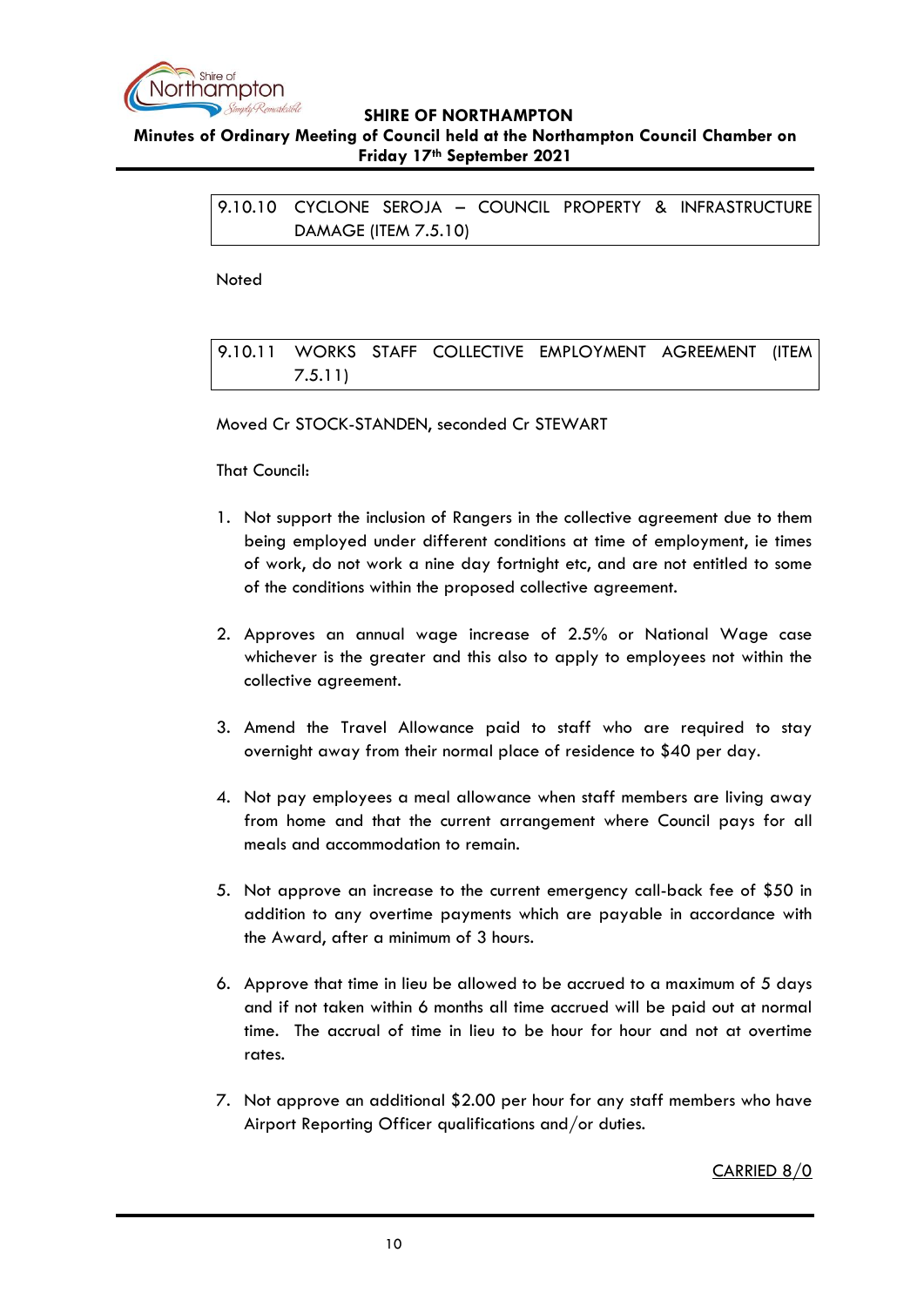

#### <span id="page-10-0"></span>**Minutes of Ordinary Meeting of Council held at the Northampton Council Chamber on Friday 17th September 2021**

9.10.12 UPDATE OF COUNCIL POLICY 2.11 - FINANCIAL HARDSHIP POLICY & PROCEDURES – RATES DEBTORS

Moved Cr SIMKIN, seconded Cr SMITH

That Council amend Policy 2.11 Financial Hardship Policy and Procedures – Rates Debtors, to include reference to Rates Notice charges for the 2021/22 financial year.

CARRIED 8/0

# <span id="page-10-1"></span>**9.11 PRESIDENT'S REPORT**

Since the last Council meeting Cr SIMKIN reported on his attendance at:

29/08/2021 Opening of artificial turf bowling greens, Northampton Bowling Club

30/08/2021 Western Australian Infrastructure Information Session, Geraldton

16/09/2021 Western Power Microgrid Consultation Meeting, Kalbarri

# <span id="page-10-2"></span>**9.12 VICE PRESIDENT'S REPORT**

Since the last Council meeting Cr KRAKOUER reported on his attendance at:

16/09/2021 Western Power Microgrid Consultation Meeting, Kalbarri

# <span id="page-10-4"></span><span id="page-10-3"></span>**9.13 COUNCILLORS' REPORTS**

9.14.1 CR SUDLOW

Since the last Council meeting Cr SUDLOW reported on her attendance at:

29/08/2021 Opening of artificial turf bowling greens, Northampton Bowling Club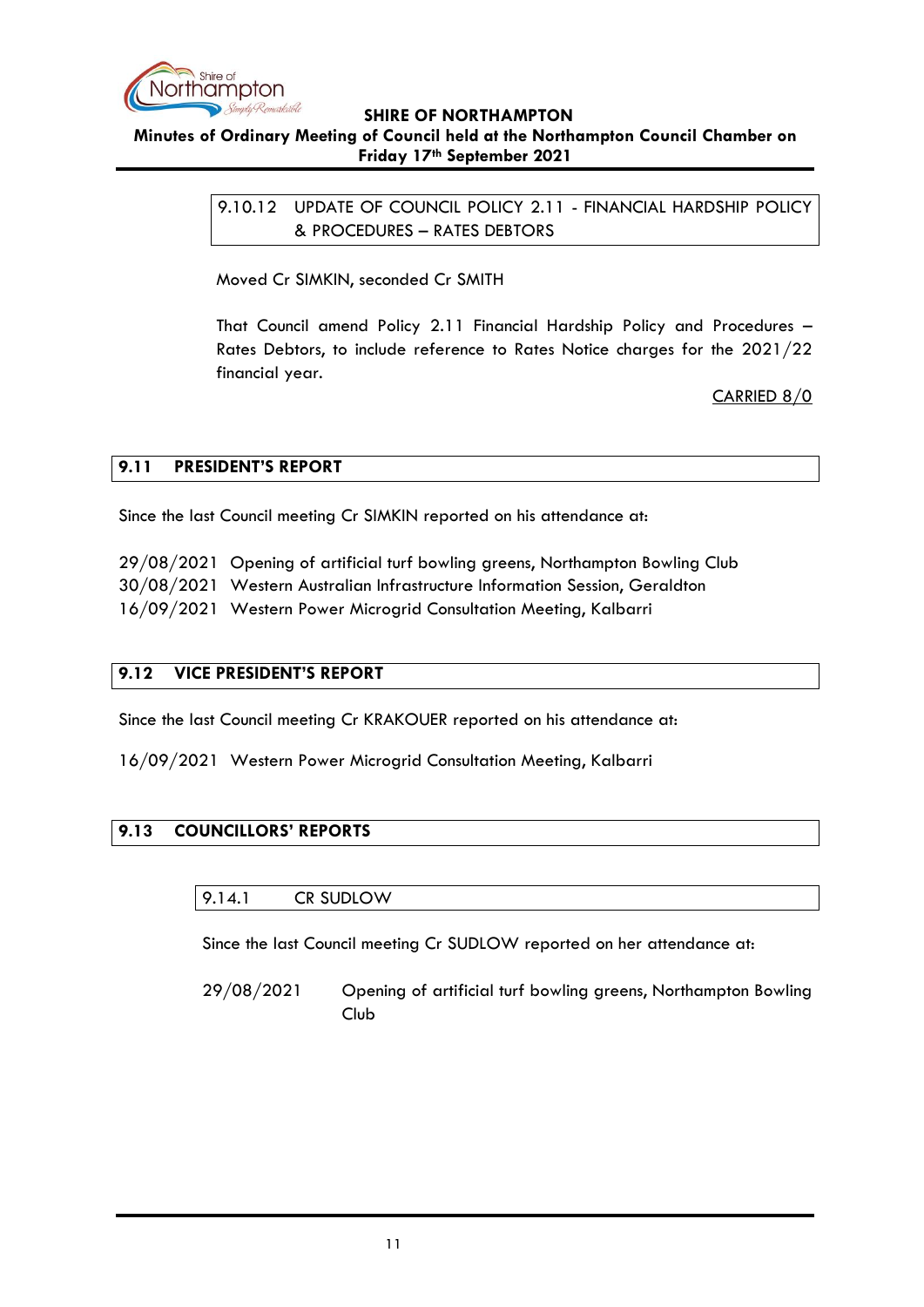

#### <span id="page-11-0"></span>**Minutes of Ordinary Meeting of Council held at the Northampton Council Chamber on Friday 17th September 2021**

# 9.14.2 CR PIKE

Since the last Council meeting Cr PIKE reported on his attendance at:

| 8/09/2021  | Honourable Sandra Carr MLC, Zoom meeting |
|------------|------------------------------------------|
| 23/08/2021 | Hydrogen Meeting, Kalbarri               |

#### <span id="page-11-1"></span>9.14.3 CR SMITH

Since the last Council meeting Cr SMITH reported on his attendance at:

16/09/2021 Western Power Microgrid Consultation Meeting, Kalbarri

# <span id="page-11-2"></span>**9.14 NEW ITEMS OF BUSINESS**

#### 9.14.1 LETTER OF THANKS TO EMERGENCY SERVICES

Cr Stock-Standen suggested that Council should acknowledge the efforts made by the local Emergency Service groups in Kalbarri and Northampton following Cyclone Seroja.

Moved Cr STOCK-STANDEN, seconded Cr SMITH

That Council write to the Kalbarri and Northampton Emergency Services groups acknowledging their efforts in the clean-up and assistance provided to the communities following Cyclone Seroja.

#### CARRIED 8/0

#### 9.14.2 SPEED SIGNAGE

Cr Sudlow raised concern at the speed that vehicles travel through the main street of Northampton suggesting additional signage should be erected to remind drivers to slow down.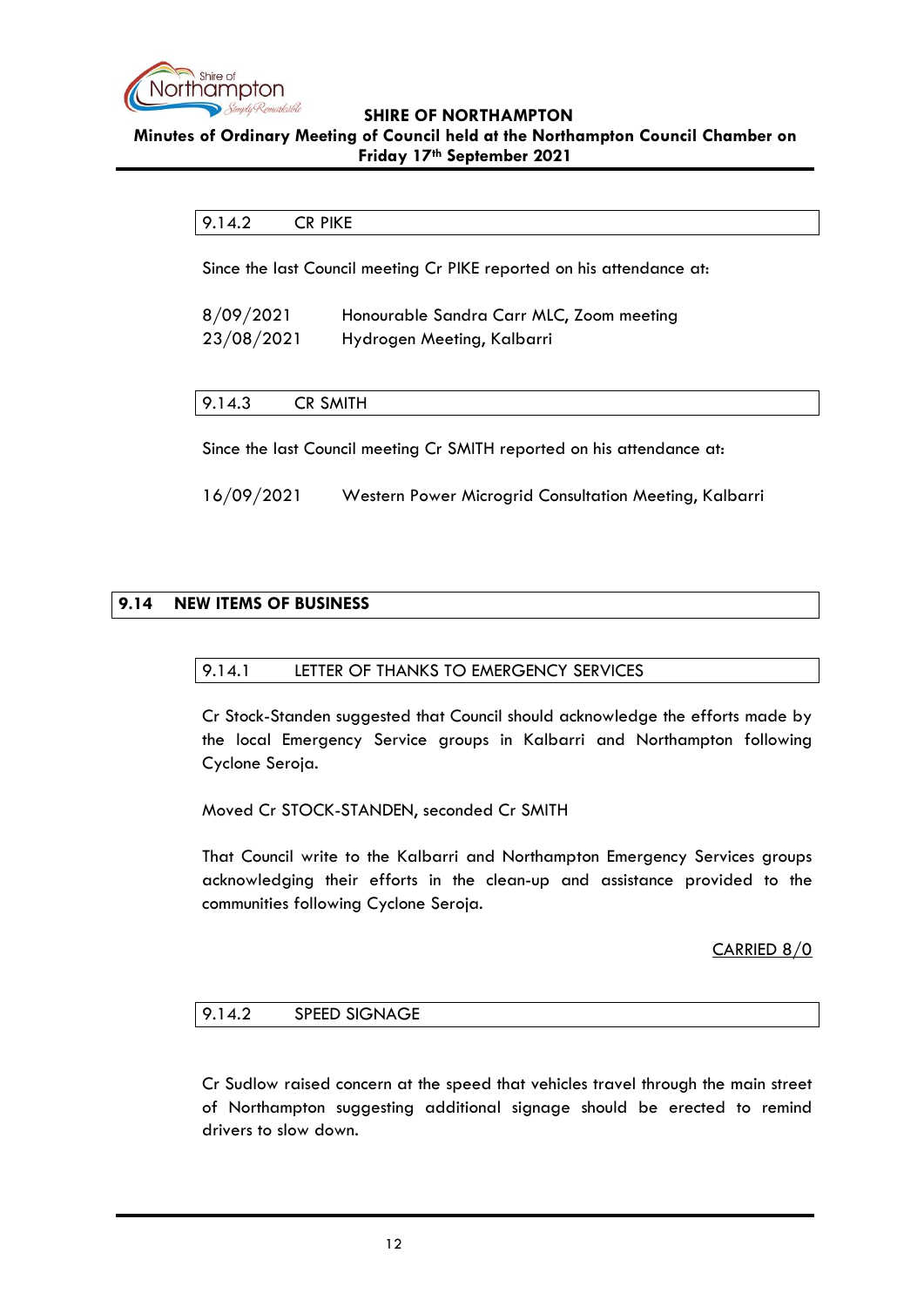

# **SHIRE OF NORTHAMPTON Minutes of Ordinary Meeting of Council held at the Northampton Council Chamber on Friday 17th September 2021**

# Moved Cr SUDLOW seconded Cr STEWART

That Council write to Main Roads WA requesting that they erect large fixed 'Reduce Speed Now' signage at the entrances into Northampton and Kalbarri .

# CARRIED 8/0

#### 9.14.3 DIGITAL MEDIA CONFERENCE EQUIPMENT

Cr Simkin suggested that Council consider the installation of television screens, video equipment, cameras and speakers to provide easy and adaptable video conferencing capabilities to the Shire's Council Chambers.

Moved Cr SIMKIN seconded Cr SUDLOW

That quotations for the installation of video conferencing equipment, including television screens, cameras and speakers for the Northampton and Kalbarri Council Chambers, be obtained and be presented to Council for further consideration.

CARRIED 8/0

# 9.14.4 ALLEN CENTRE CAR PARK LIGHTING

Cr Pike raised concern at the lack of lighting available at night in the new car parking area adjacent to the Allen Centre Kalbarri and suggested that Council should investigate options to improve lighting at night in this area.

Moved Cr PIKE seconded Cr STEWART

That Council investigate the cost to install solar lighting in the car parking area adjacent to the Allen Centre Kalbarri and present to Council for further consideration.

CARRIED 8/0

#### <span id="page-12-0"></span>**9.15 NEXT MEETING OF COUNCIL**

The next Ordinary Meeting of Council will be held on Friday  $15<sup>th</sup>$  October 2021 commencing at 1.00pm at the Council Chambers, Northampton.